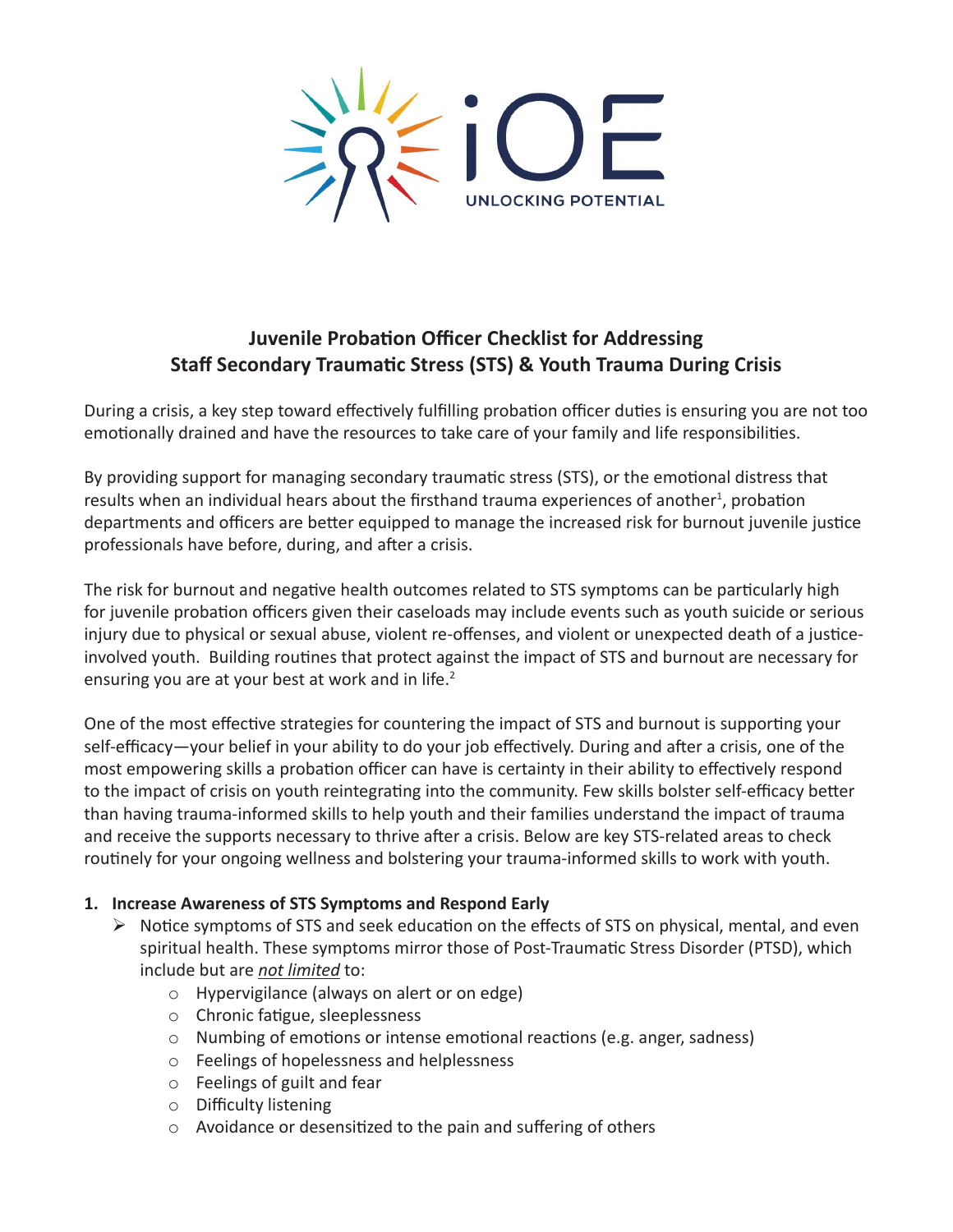- $\triangleright$  STS is also known as "compassion fatigue" and can deplete your ability to use the very emotion that makes many juvenile probation officers so effective at their jobs: empathy for justiceinvolved youth, especially when many others do not show them empathy. This same quality also makes juvenile probation officers extremely vulnerable and at-risk for developing STS symptoms given their constant *exposure* to stress and secondary trauma inducing events including:
	- o Removing youth from dangerous or unstable home environments and having limited safe options to place youth.
	- o Feeling powerless to prevent youth self-destructive behavior before, during, or after placement.
	- o High caseloads with varying levels of support to effectively address the trauma youth experience and difficulty engaging youth families in recovery.
	- o Observing discriminatory or bias actions toward youth and feeling uncertain of how to address the systemic issues that create traumatic events during the placement process, and particularly, during a crisis that disproportionately impacts more vulnerable youth such as low-income, ethnic minorities or sexual minority youth.
	- o Personal history of trauma and cumulative impact of stressful life experiences.
- $\triangleright$  You know yourself the best and know when you are far off your own "normal." Paying attention to triggers (people, events, or situations that cause stress) for changes in your mood is a quick first step to taking control of STS symptoms before they become more severe.

## $\triangleright$  Actions to start this week

- $\circ$  Check for your level of STS and burnout by completing the Professional Quality of Life Scale. Complete all three pages to understand your total score.
- $\circ$  Find a trusted colleague, supervisor, or friend and ask whether the two of you can checkin with one another weekly to identify events that may have increased STS exposure or caused stress. During your check-in identify triggers and strategies that have worked to lessen STS symptoms, feelings of burnout, and stress.

## **2. Recognize Limits for Psychological Safety and Actively Engage Support**

- $\triangleright$  In these unprecedented times, there are several events out of our control at work and home such as the ability to conduct visits and see youth living conditions or ensure our own families are able to maintain employment and effectively engage in school, among many other uncertainties. Despite this not being in your control, it has the potential to undermine feelings of psychological safety and trust in others.
- $\triangleright$  Psychological safety reflects a personal belief in your ability to take care of stress in your life or an ability to connect with someone who can help you get your needs met. A key step to managing STS and stress during a crisis is working to restore a sense of psychological safety.
- $\triangleright$  Psychological safety is often restored by connecting with supports that provide strategies for more effectively dealing with challenges. A few ways to begin connecting with supports include:
	- o Consult with your supervisor and seek modifications to your job as you are able. Request opportunities to briefly engage in self-care practices during the day after experiencing triggering situations or exposure to traumatic stories of youth.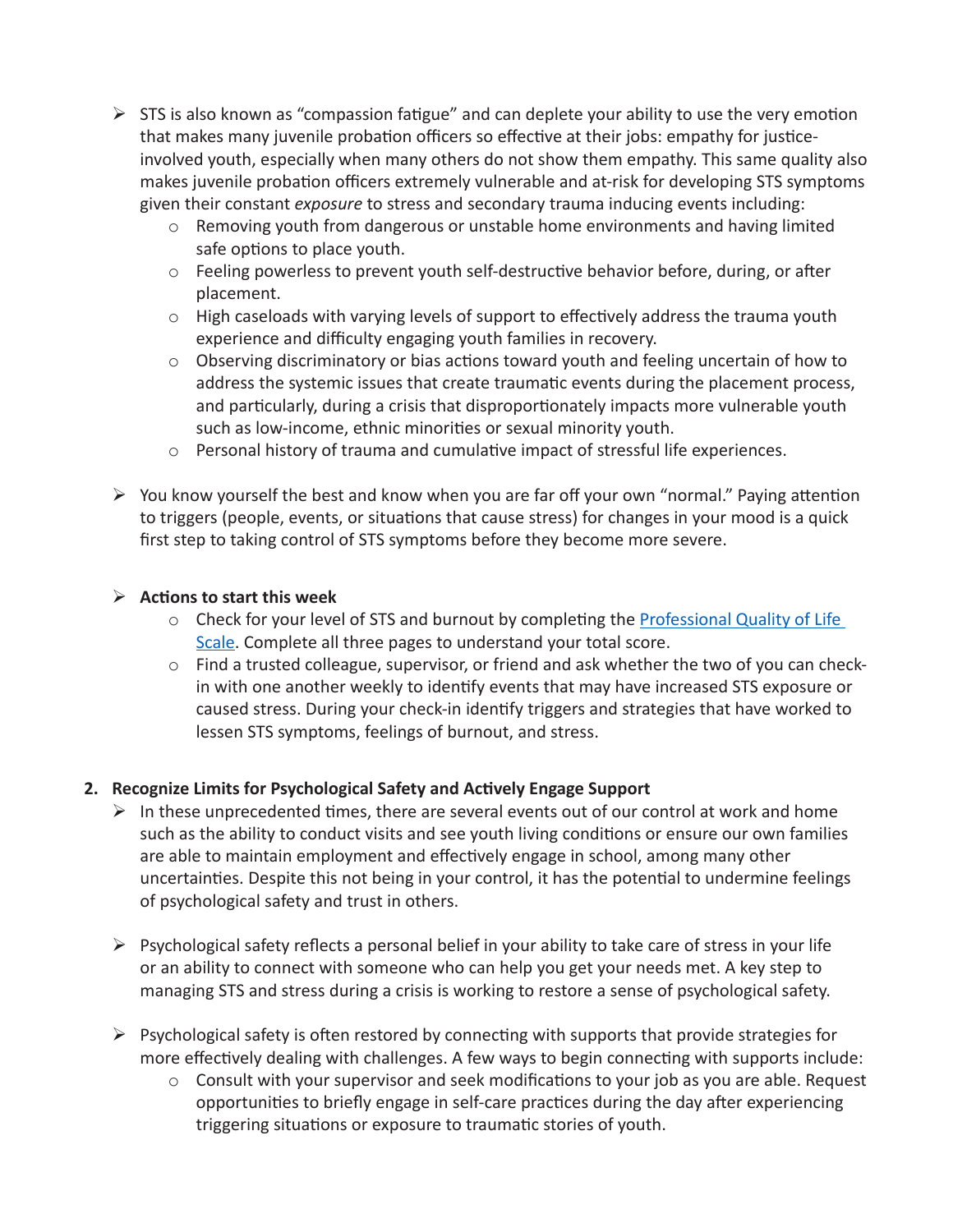- o Identify specific supports for different needs. Ask a colleague to be a support for work and ask a friend to be a support for challenges happening at home. Avoid looking for only one person to help with all work and life challenges.
- $\circ$  Exposure to others traumatic stories may trigger reactions to previous experiences of stress or trauma. Connecting with a mental health professional through employee assistance programs or other online providers available through your insurance provider provides an impartial expert to game plan how to deal with challenges.

## $\triangleright$  Actions to start this week

- o Practice at least 5-minute wellness activities every couple of hours independently or with a partner. Activities can include having a walk and talk with a colleague in-person or virtually on the phone, mindfulness activity, or connecting with someone who helps you feel recharged.
- $\circ$  Once a week make a list of everything that causes stress. Divide it into two categories: what you can control and what you cannot control. Work with your partner to problem solve the stressful life events you have control over and explore strategies for how to better emotionally respond to situations you do not have control over include strategies such as connecting with an impartial expert such as a mental health professional or spiritual support.

#### **3. Bolster Skills for Addressing Youth & Family Trauma**

- $\triangleright$  Recognize the signs of present and ongoing trauma in youth and their family. During a crisis that requires quarantine, risk for domestic violence, child abuse, and sexual abuse substantially increase as youth may be at home with perpetrators of past physical and emotional violence. It is particularly important to pay attention to avoidance behavior, suspected substance use, severe mood change, loss of appetite, trouble sleeping, or expressing feelings of not wanting to live.
- $\triangleright$  Communicate a clear plan for contact and support. The uncertainty of a pandemic or crisis can put youth and families in survival mode—which makes them more on edge and protective when working with others. This may often look like oppositional behavior. Given the real danger of possible infection, it may be hard for youth and families to communicate their attempts to keep themselves safe and it may appear that they are being resistant to directives.
- $\triangleright$  Respond to signs of unsafe behaviors or situations. Mental health challenges related to trauma such as depression and anxiety may be more frequent during a time that forces individuals to isolate from others or remain with people who can trigger negative behavior. Coupled with the potential of violence in the home related to abuse, these situations can lead to situations youth hurt themselves, others, or are hurt by others.
- $\triangleright$  Empower with choice. Youth who have experienced trauma are sensitive to situations that make them feel powerless. The pandemic can make youth and families feel that their choices are limited, and they are being coerced to comply with policies and procedures that can jeopardize their health and safety.
- $\triangleright$  Communicate value and validate feelings. Youth may have very legitimate reasons to be angry, sad, or feel a host of other emotions, but feel no one cares or will take action to help them. These feelings can lead to distrust for others and quickly escalated interactions with authority figures.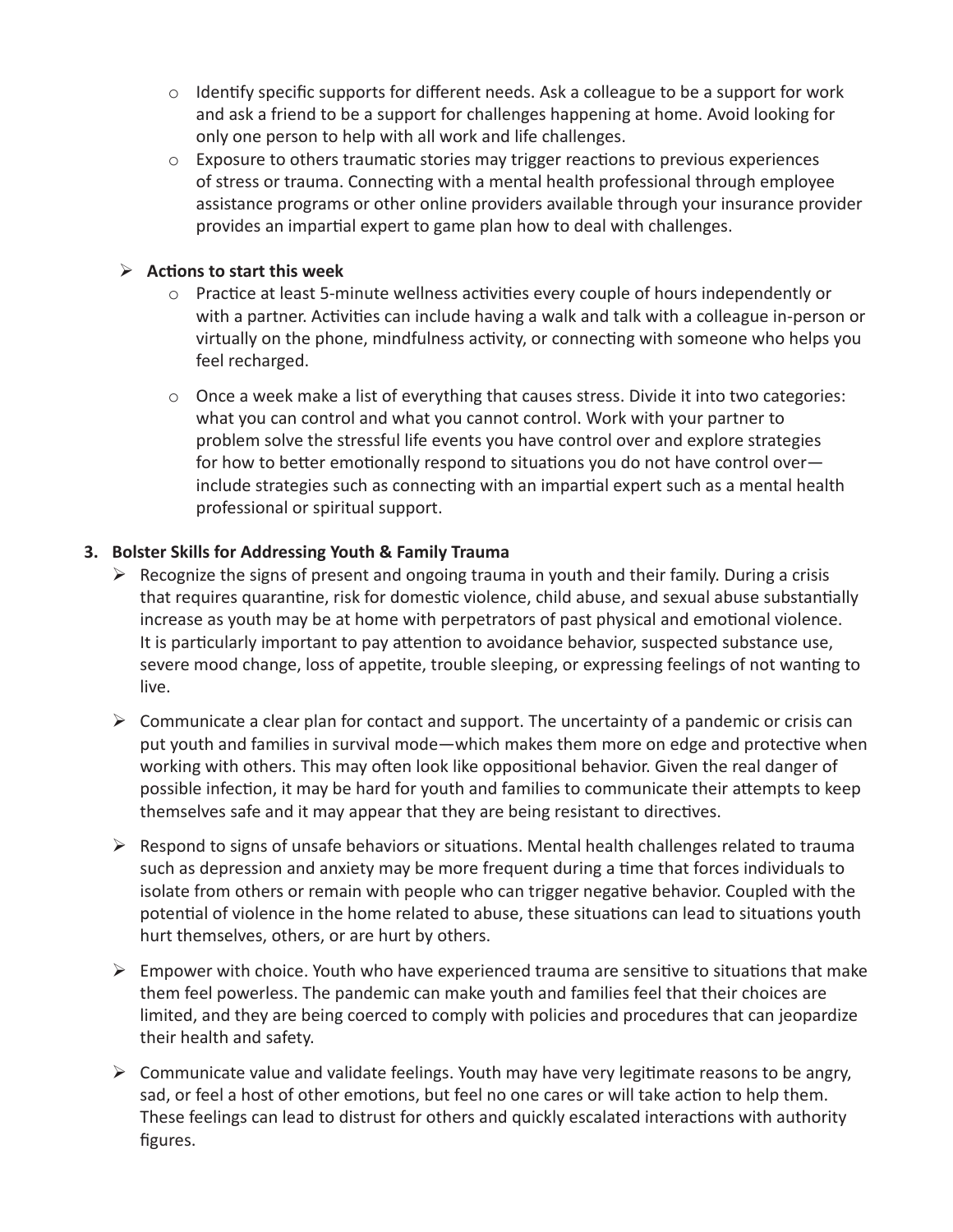- $\triangleright$  Create opportunities to address the damage trauma has caused. Many youth want to find ways to deal with the damage caused by a traumatic event or injustice they have experienced. During a pandemic, the cumulative impact of previous traumas and possible current injustices (such as healthcare staff reluctance to test youth's family members for COVID-19 symptoms) may cause further resistance to working with others, particularly probation officers and healthcare systems.
- $\triangleright$  Make information digestible and collaborate for solutions. There is the potential for youth to receive several directions during this time and have several expectations from you as a probation officer and others. This information overload can trigger youth and make them feel incapable of completing these demands—leading to giving up, non-compliance or anger and frustration with individuals requesting them to complete tasks.

#### $\triangleright$  Actions to start this week

- $\circ$  Check in with youth routinely (at least once a week) to see if there have been experiences that are particularly stressful or made them feel unsafe. Ask them how they've dealt with it. When sensing more is happening than is being shared, clearly express your concern.
- $\circ$  Meet with mental health and child welfare professionals routinely (at least once a week) to advocate for the support youth and families may need to remain safe, strategize how to connect with youth and family to problem-solve challenges, and report as mandated while attempting to preserve the relationship with youth and family as best as possible.
- o Verbally acknowledge youth may have a host of feelings given the pandemic and requirements to remain physically distant from people they care about. Give youth permission to share those feelings with you. Share reasons why you think their feelings are valid and communicate how you've dealt with difficult feelings during the pandemic. Specifically, directly saying "I understand why you feel like that" and explain to them why you understand can help to prompt healthy coping strategies and build trust.
- $\circ$  Try to learn healthy strategies youth have used in the past to deal with difficult situations and work with them to find similar outlets for dealing with current stress. Make an effort to highlight positive behaviors youth have shown in the past even if they currently appear noncompliant.

#### **4. Reduce STS Exposure and Engage Vicarious Resilience and Compassion Satisfaction**

- $\triangleright$  Symptoms of STS become most severe when we are constantly exposed to the traumatic stories of others. We can counter the impact of traumatic stories by exposing ourselves to stories of people who overcame traumatic life experiences. These counter stories promote vicarious resilience and help us feel more hopeful about the future.
- $\triangleright$  What type of information do you read in your "free time"? If you are already constantly exposed to trauma at work, it is important you do not continually expose yourself in your free time. Constant exposure to the news can intensify STS symptoms and undermine feelings of hope that are pivotal to further strengthening psychological safety during a crisis.